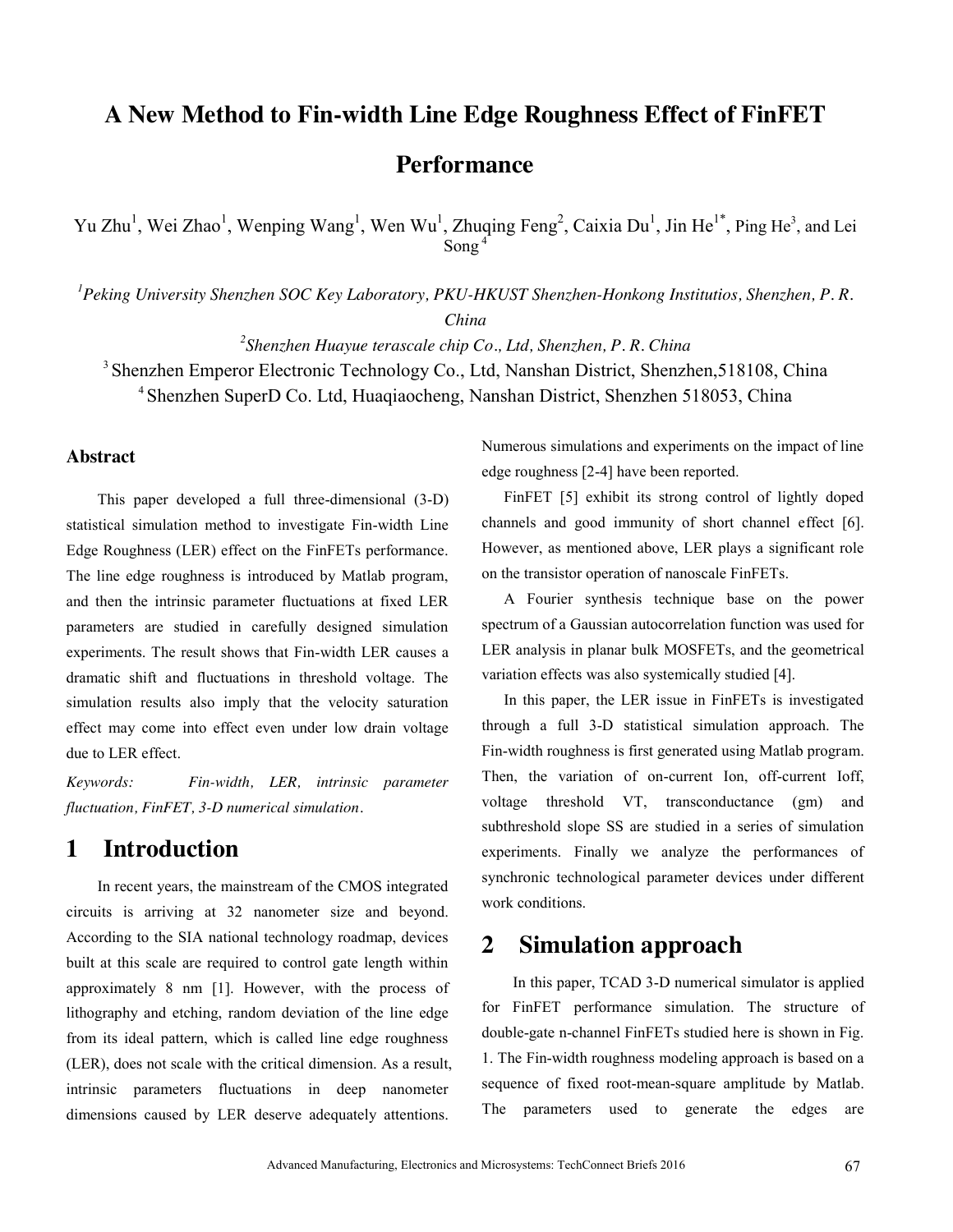root-mean-square amplitude  $\Delta$  and a cut-off frequency f<sub>H</sub>, which reflects the nature of LER in the simulation. Experimentally,  $\Delta$  is relative to the standard deviation of Fin-width and  $f<sub>H</sub>$  is determined by suiting a particular Fourier transformation of the fin edges.



Figure 1: Three-dimension schematic of simulated DG FinFETs with Fin-width LER (Omit the gate).

In the process of Fin-width generation, a premier sequence S is first produced as follow:

S = average-value-of-Fin-width +  $\Delta \times$  randn(1,N)

The Fourier transformation of S is consequently obtained. Then, a frequency, which is higher than cut-off frequency fH as zero in S, is set to fit a specific fin edges for real. After obtaining a new sequence S1 by Fourier transformation, a series of adjustments are applied to equal the average value as well as the standard deviation of S1 to those of the premiere S. To be specific, Fig. 2 set an example of a particular resist-defined fin following that method.

Nominal geometry and correlation parameters are listed in Table 1. To compare with the practical parameters, data used in this work is referred to [4] and [6]. Linearity threshold voltage  $V_{T,lin}$  and saturation threshold voltage  $V_T$ , sat have been calculated through a constant current method at  $V_{ds} = 50 \text{mV}$  and  $V_{ds} = 1 \text{V}$ , respectively. In addition, I<sub>on</sub> and  $I_{off}$  have been extracted in the saturation regime (V<sub>ds</sub> = 1V) at  $V_{gs} = 1V$  and  $V_{gs} = 0V$ , respectively. Subthreshold slope is detected based on device characteristic curve. With respect to the dramatic quantum effects due to the small dimension, we apply the density gradient method. As for most analog applications operate in saturation regime, high drain bias conditions is focused for the mismatch estimation.



Figure 2: Example of resist defined fin generation. The LER parameters used to define the fin edges are  $\Delta = 0.71$  nm and  $fH=6$ .

Table 1: Simulated double-gate FinFETs' parameters.

| Parameter                   | Value            | <b>Parameter</b> | Value            |
|-----------------------------|------------------|------------------|------------------|
| $\mathsf{W}_{\mathsf{fin}}$ | 12nm             | length of        | 10nm             |
| ${\sf H}_{\sf fin}$         | 20nm             | channel          | p-type $10^{17}$ |
| $-\text{gate}$              | 30 <sub>nm</sub> | $S/D$ doping     | n-type $10^{20}$ |
| ΩX                          | .5nm             |                  |                  |

### **3 Simulation results**

We assume the root-mean-square amplitude  $\Delta$  of Fin-width LER 0.71nm, which means variation fluctuations to be 10% of its critical dimension.

Fig. 3 compares the average value of  $V_{T,lin}$ ,  $V_{T,sat}$ ,  $SS,g_m$ due to Fin-width LER to the ideal values without LER effects. As shown in Fig. 3 (a), the threshold voltage increases with Fin-width LER due to enhanced short channel effect. Meanwhile, the increase of drain voltage results in severe threshold voltage fluctuations, which is comparable to those resulting from similar 30nm FinFETs in [6]. Observed from Fig. 3 (c), SS almost remains constant with the increased drain voltage. Moreover, SS turns out to be smaller with Fin-width LER, which indicates a better device performance in subthreshold region. This result is owing to the dramatic decrease of  $I_{off}$  when considering only Fin-width roughness.

Table 2: Average value of Ion and Ioff on different drain voltages.

| . | u |  |
|---|---|--|
|   |   |  |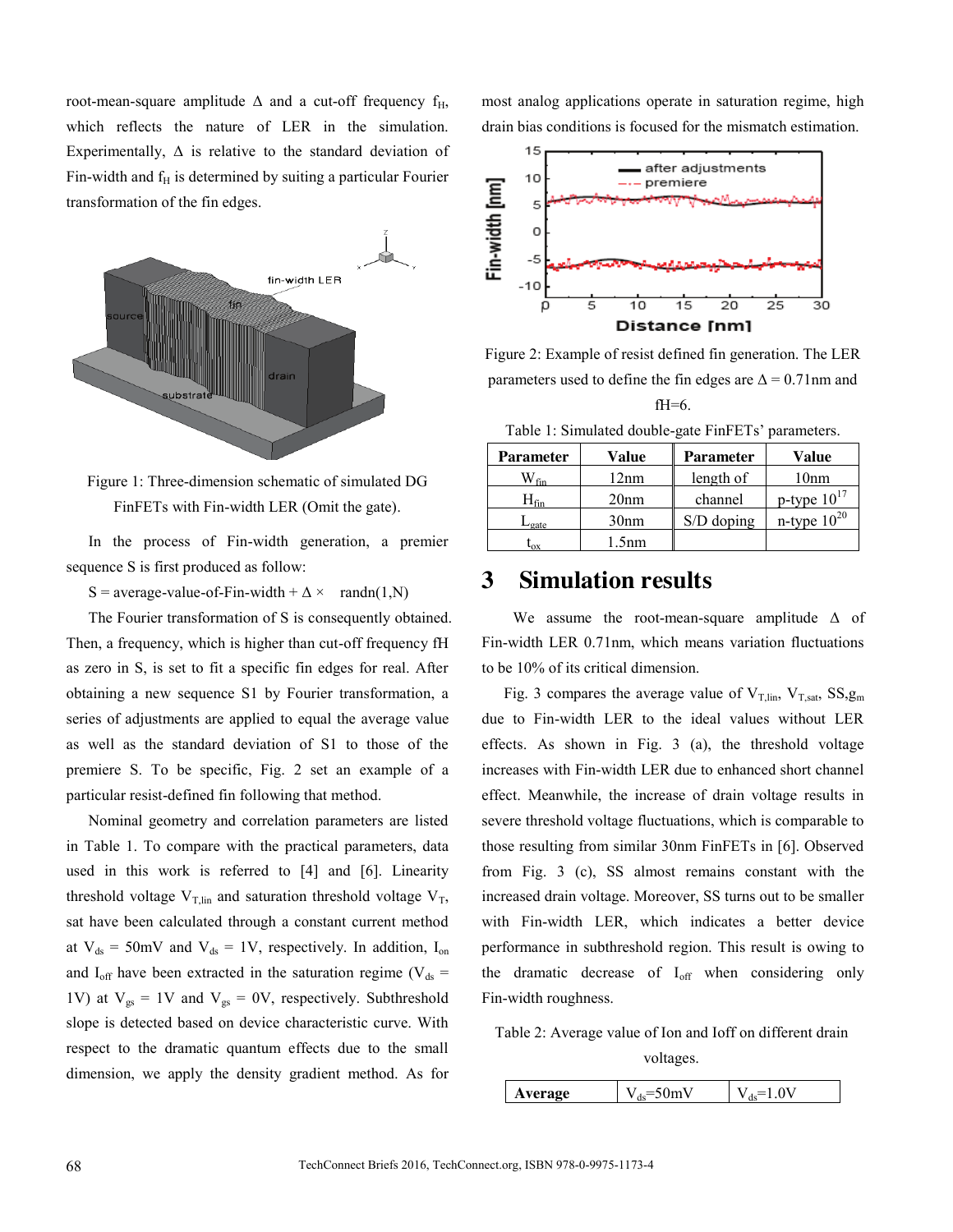| $I_{on}(A/\mu m)$  | $3.029\times10^{-5}$  | $3.117\times10^{-5}$  |
|--------------------|-----------------------|-----------------------|
| $I_{off}(A/\mu m)$ | $2.147\times10^{-14}$ | $3.491\times10^{-14}$ |

From Table 2, it can be seen that drive current  $I_{on}$  as well as leakage current  $I_{off}$  of  $V_{ds} = 1V$  and  $V_{ds} = 50$ mV remain surprisingly close to each other. Combining the close result of  $V_{ds}$  = 1V and  $V_{ds}$  = 50mV in Fig. 3, it seems those two conditions similar to each other. This is because of the velocity saturation effect in the channel. Since the fin is ultra thin, the electric-field intensity is extraordinarily high. Considering this electric-field intensity to be  $10<sup>5</sup>$ V/cm, we confirm velocity saturation happening.



Figure 3: Comparison of ideal FinFETs' performance with those of Fin-width LER on average value of (a) VT,sat, (b) gm, (c) SS. The LER parameters used to define the fin edges are  $\Delta$  $= 0.71$  nm and fH=6.



Figure 4: Distributions of the  $g_m$  under high drain voltage



Figure 5: Distributions of the (a) SS and (b)  $V_T$  under high drain voltage with  $\Delta = 0.71$  nm and f<sub>H</sub>=6.

Fig. 4 and Fig. 5 shows typical distributions of transconductance, threshold voltage and subthreshold slope in 30 nm FinFETs corresponding to Fin-width LER under high drain voltage ( $V_{ds} = 1V$ ). These are almost close to a Gaussian distribution. Combining the fact that threshold voltage does show a dramatic shift compared with an ideal on, which is illustrated in Fig. 3(a), it infers that the threshold voltage in saturation region is largely affected by LER. Typical distributions of threshold voltage and